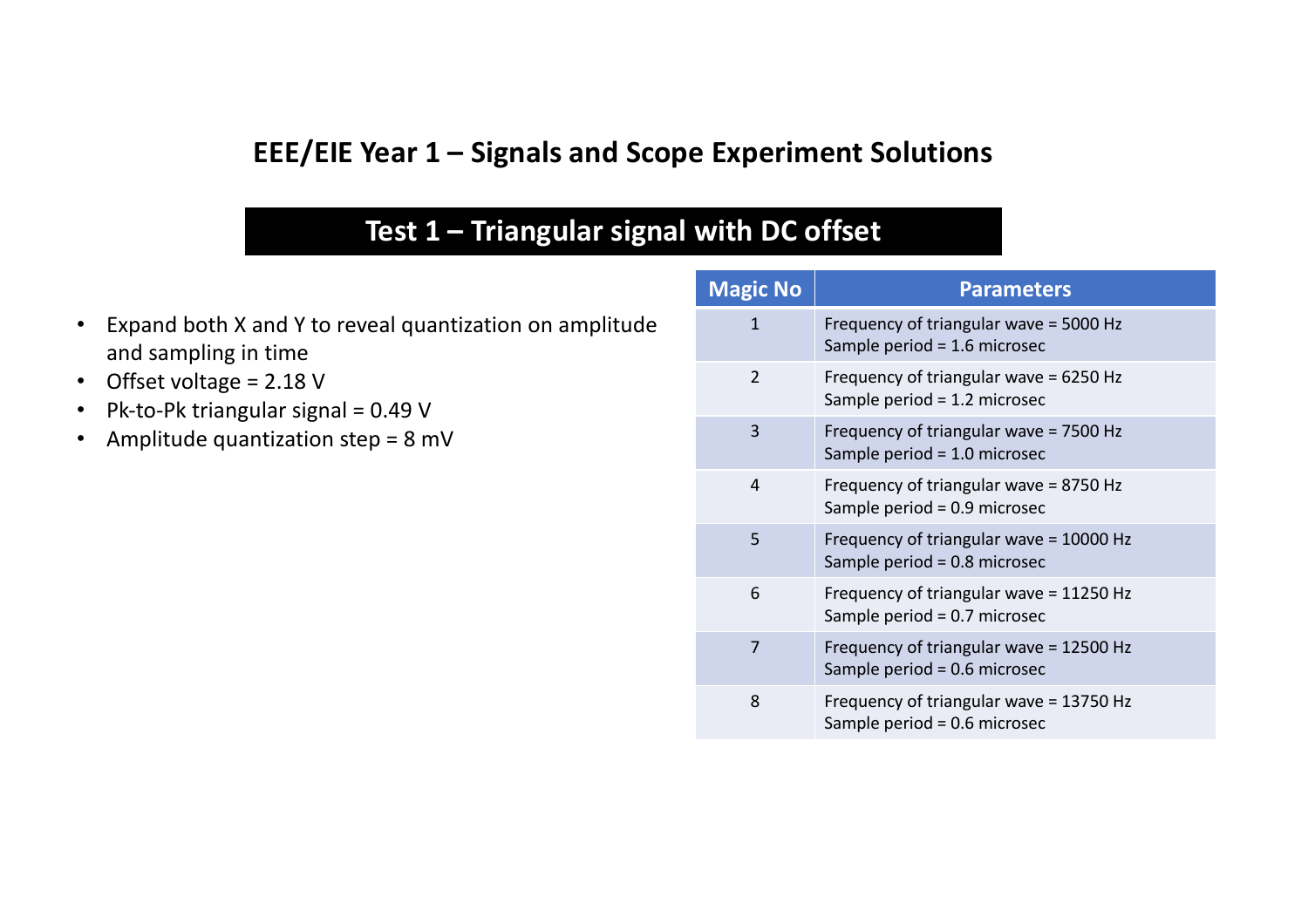## Test 2 – Burst of eight 40kHz digital pulses

- CH 1 This is a trigger pulse repeated every 1.58 msec, pulse width =  $96$   $\mu$ sec
- CH 2 Burst of 8 pulses with width of about 45 usec
- Delay between trigger signal rising edge and start of digital burst is around  $180-220$   $\mu$ sec
- Same for all Black Boards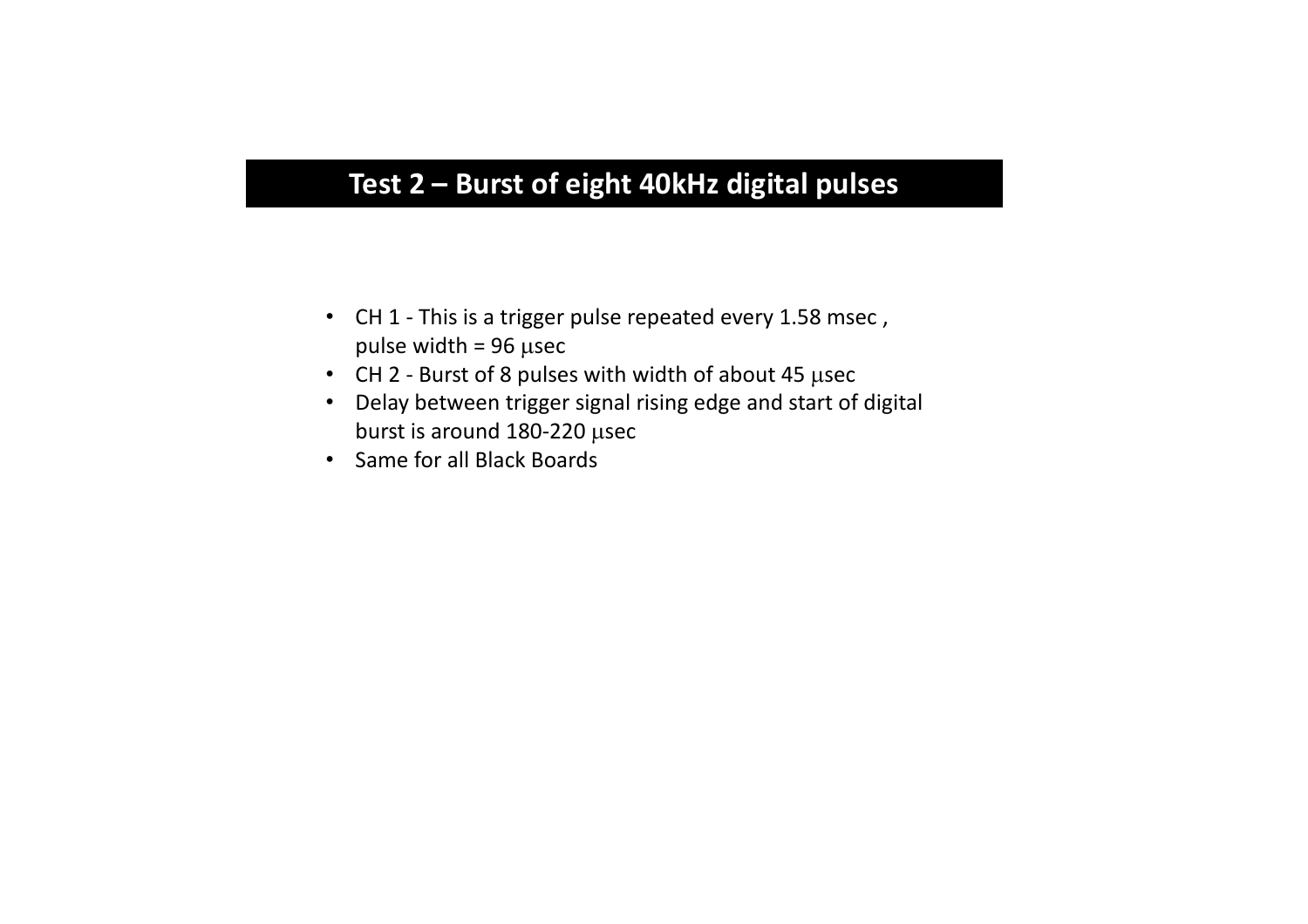# Test 3 - Exponential rise and fall signal

- Exponential rise and fall between OV and 3.85V
- Frequency = Hz

| <b>Magic No</b> | <b>Parameters</b>            |
|-----------------|------------------------------|
| $\mathbf{1}$    | Time constant = $64$ µsec    |
| 2               | Time constant = $70 \mu$ sec |
| 3               | Time constant = $76$ µsec    |
| $\overline{4}$  | Time constant = $83$ µsec    |
| 5               | Time constant = $89$ µsec    |
| 6               | Time constant = $95$ µsec    |
| 7               | Time constant = $102$ µsec   |
| 8               | Time constant = $108$ µsec   |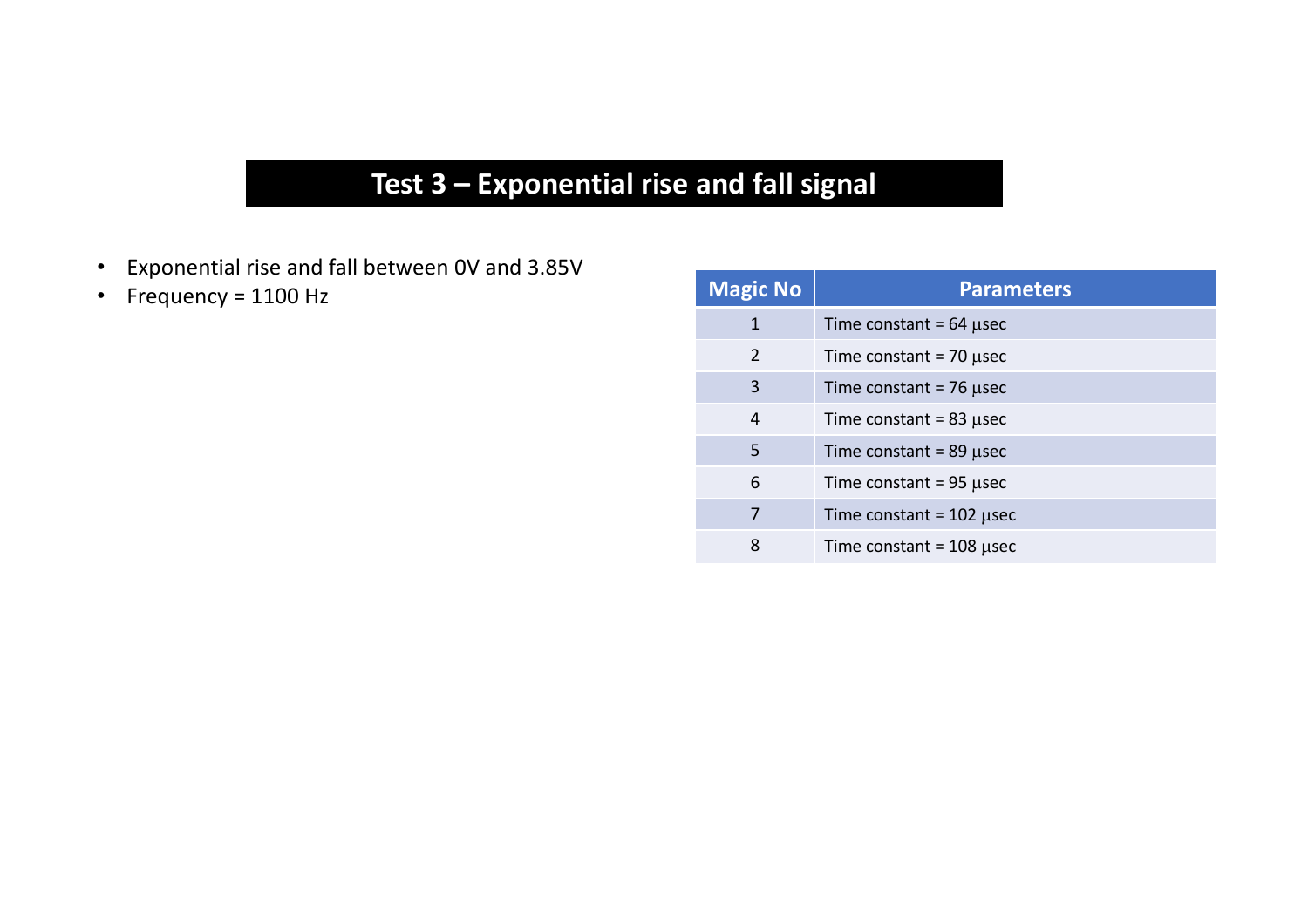## **Test 4 – Digital Square Signal**

- A digital square wave between 0 and 3.3V at 4MHz
- CH1  $x10$  probe rise time = 3.8ns
- CH2  $x1$  probe rise time = 22ns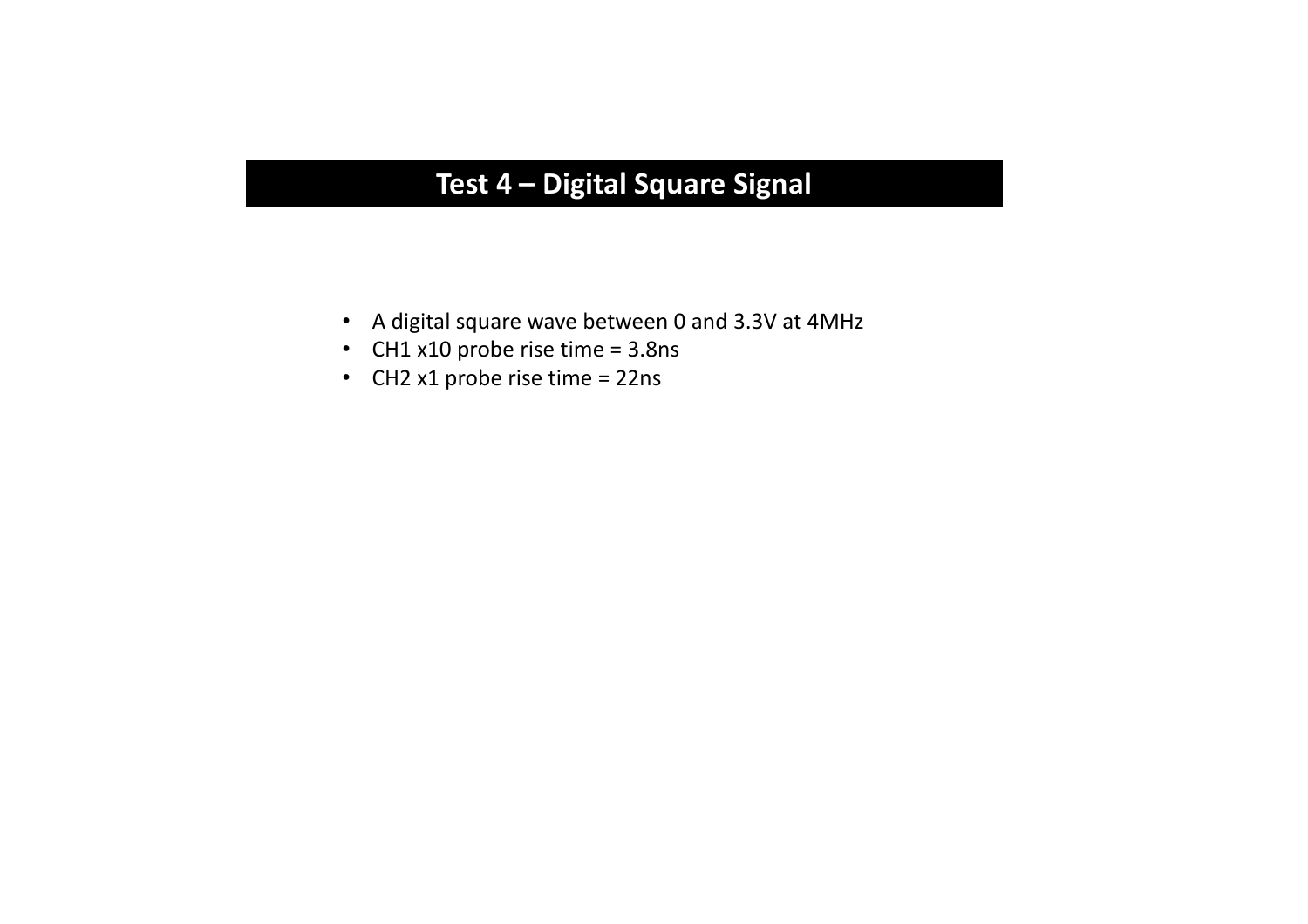# Test 5 - Sinewave with random noise added

- Sinewave frequency = Hz
- Sinewave  $pk-pk$  voltage =  $2V$

| <b>Magic No</b> | <b>Parameters</b>               |
|-----------------|---------------------------------|
| $\mathbf 1$     | Noise pk-pk amplitude = 0.8 V   |
| $\mathfrak{D}$  | Noise pk-pk amplitude = $0.9$ V |
| 3               | Noise pk-pk amplitude = $1.0 V$ |
| $\overline{4}$  | Noise pk-pk amplitude = $1.0 V$ |
| 5               | Noise pk-pk amplitude = 1.1 V   |
| 6               | Noise pk-pk amplitude = $1.2$ V |
| 7               | Noise pk-pk amplitude = $1.3$ V |
| 8               | Noise pk-pk amplitude = $1.4$ V |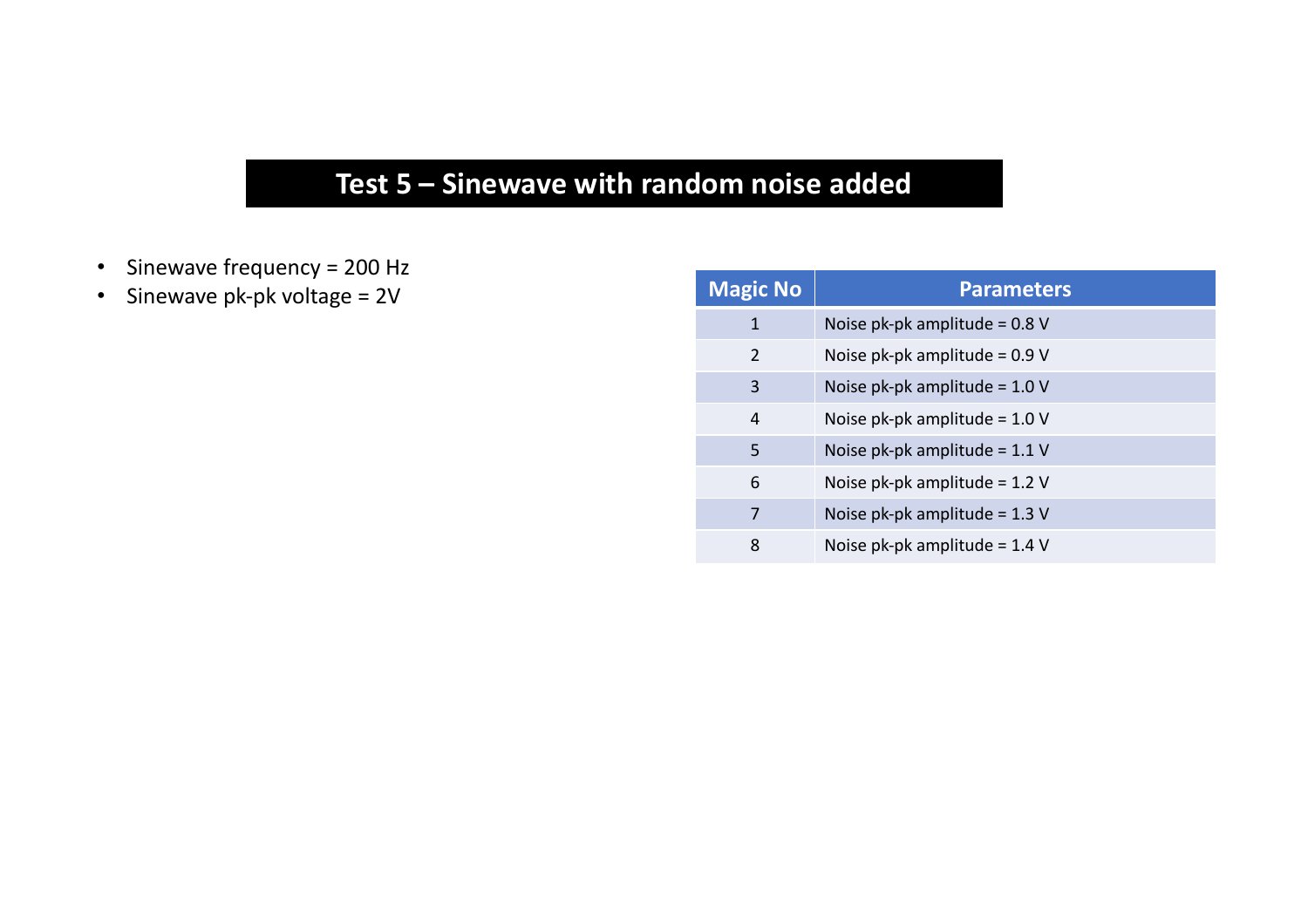# Test 6 - Pulse width modulated (PWM) signal

- Duty cycle varies from 0% to 100%
- Test Pin 5 (black) output is DC varying from 0V to 3.3V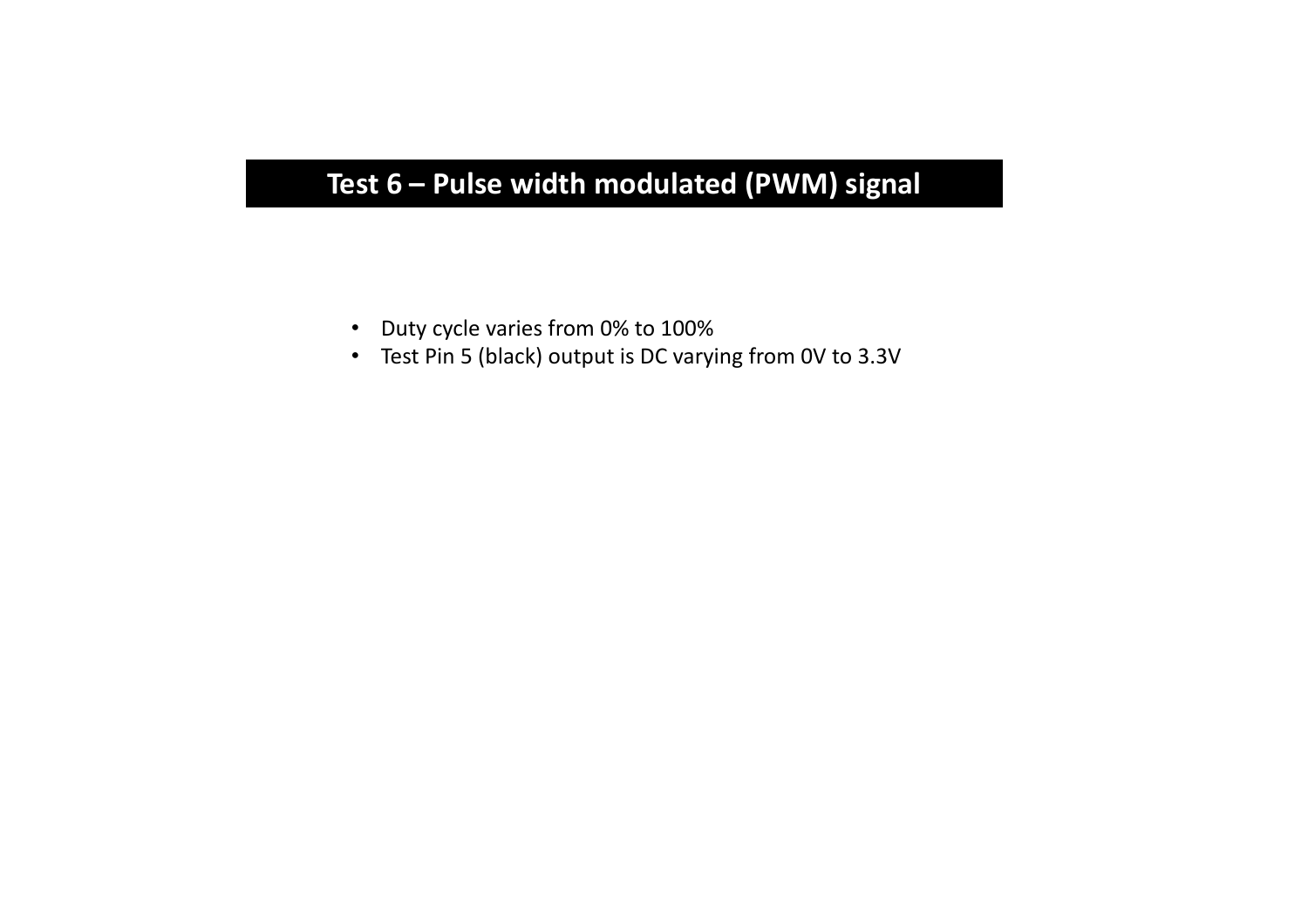# Test 7 - UART sequence (hash-tag)

| <b>Magic No</b> | <b>Parameters</b> |
|-----------------|-------------------|
| $\mathbf{1}$    | #DOG              |
| $\overline{2}$  | #CAT              |
| 3               | #FOG              |
| $\overline{4}$  | #HAT              |
| 5               | #LOG              |
| 6               | #FAT              |
| 7               | #MOB              |
| 8               | #SAD              |